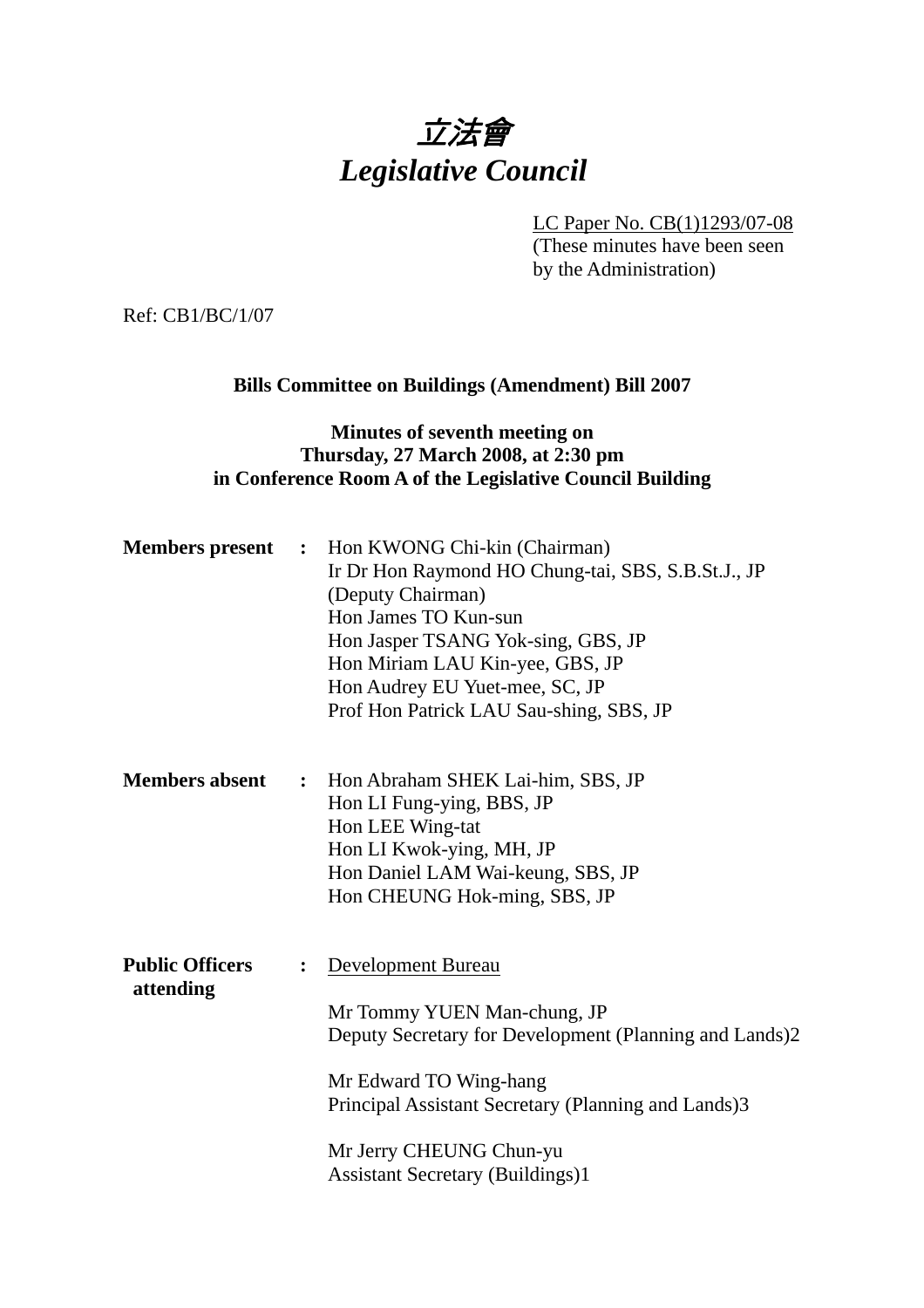|        |    |                              | <b>Buildings Department</b>                                                |                                                                                                                                                                         |
|--------|----|------------------------------|----------------------------------------------------------------------------|-------------------------------------------------------------------------------------------------------------------------------------------------------------------------|
|        |    |                              | Mr CHEUNG Hau-wai, JP<br>Director of Buildings                             |                                                                                                                                                                         |
|        |    |                              | Mr LAM Siu-tong<br><b>Assistant Director (Support)</b>                     |                                                                                                                                                                         |
|        |    |                              | <b>Department of Justice</b>                                               |                                                                                                                                                                         |
|        |    |                              | Mr Allen LAI Kai-pang<br><b>Senior Government Counsel</b>                  |                                                                                                                                                                         |
|        |    |                              | Ms Carmen CHU Ying-hung<br><b>Senior Government Counsel</b>                |                                                                                                                                                                         |
|        |    | <b>Clerk in attendance:</b>  | Ms YUE Tin-po<br>Chief Council Secretary (1)3                              |                                                                                                                                                                         |
|        |    | <b>Staff in attendance :</b> | Mr Stephen LAM<br><b>Assistant Legal Adviser 4</b>                         |                                                                                                                                                                         |
|        |    |                              | Ms Guy YIP<br>Senior Council Secretary (1)5                                |                                                                                                                                                                         |
| Action |    |                              | <b>Confirmation of minutes of meeting</b><br>(LC Paper No. CB(1)1112/07-08 | of<br>meeting<br>-- Minutes<br>on<br>26 February 2008)                                                                                                                  |
|        |    |                              |                                                                            | The minutes of the meeting held on 26 February 2008 were confirmed.                                                                                                     |
|        | П. |                              | <b>Meeting with the Administration</b>                                     | (LC Paper No. CB(1)1114/07-08(01) -- Administration's response<br>to<br>raised<br><b>Bills</b><br>the<br>issues<br>at<br>Committee<br>meeting<br>on<br>26 February 2008 |
|        |    |                              |                                                                            | LC Paper No. $CB(1)1114/07-08(02)$ -- Administration's response<br>to<br>raised<br>the<br><b>Bills</b><br>issues<br>at<br>Committee meeting on 11 March<br>2008         |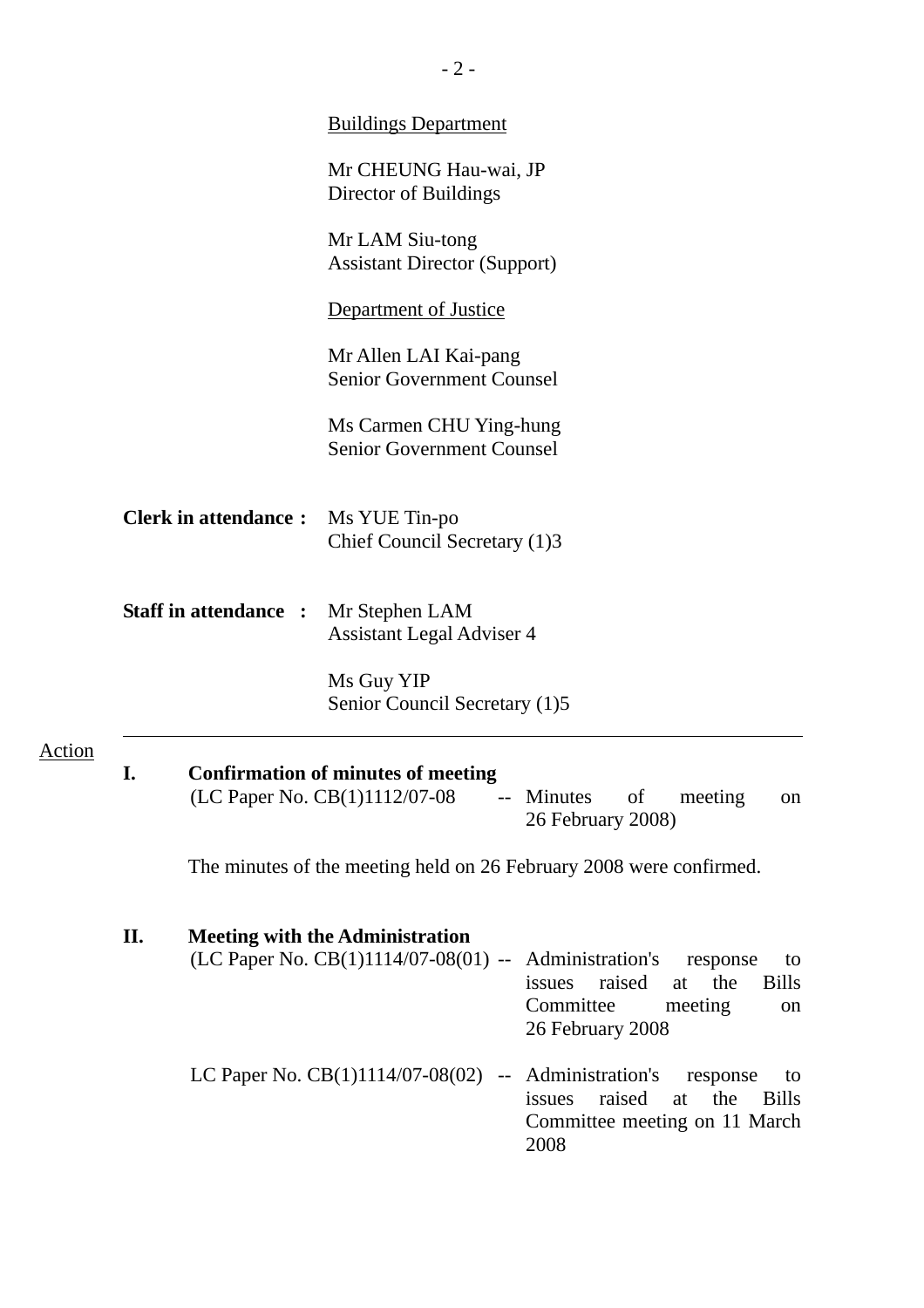| Clause-by-clause examination of the Bill<br>LC Paper No. $CB(3)173/07-08$ -- The Bill |                                                                                                                                                          |
|---------------------------------------------------------------------------------------|----------------------------------------------------------------------------------------------------------------------------------------------------------|
| LC Paper No. $CB(1)473/07-08(01)$                                                     | -- Marked-up copy of the Bill<br>prepared by the Legal Service<br>Division                                                                               |
| LC Paper No. $CB(1)1043/07-08(01)$ -- Draft Revisions to the Bill $-$                 | Clause 3                                                                                                                                                 |
| Other relevant papers<br>Ref: DEVB(PL-B) 30/30/120                                    | -- The Legislative Council Brief on<br>"Buildings (Amendment)<br>Bill<br>2007" issued by the Development<br><b>Bureau</b>                                |
| LC Paper No. $CB(1)927/07-08(02)$                                                     | -- Preliminary draft of Building<br>(Minor Works and Related<br>Matters) Regulation<br>and<br>Schedule of Minor Works<br>provided by the Administration) |

2. The Bills Committee deliberated (Index of proceedings attached at **Appendix**).

The Administration's responses to issues raised at previous meetings and clause-by-clause examination of the Bill

- Admin 3. The Administration was requested to provide the following information :
	- (a) existing legislative framework and policy on the regulation of light trespass and enhancement of energy efficiency (whether the latter would cover the regulation of light trespass);
	- (b) legal responsibilities of various parties which might be involved in the carrying out of minor works, namely the person intending to carry out minor works (e.g. owner or tenant of a premises); the agent, if any, who would assist the above-mentioned person in engaging the registered professional/contractor to carry out the minor works; the registered professional/contractor; and the workers employed by contractors; with reference to the provisions of the Bill and/or Regulation stipulated therein;
	- (c) measures to regulate neon signs, with particular reference to the toxic gas contained therein; and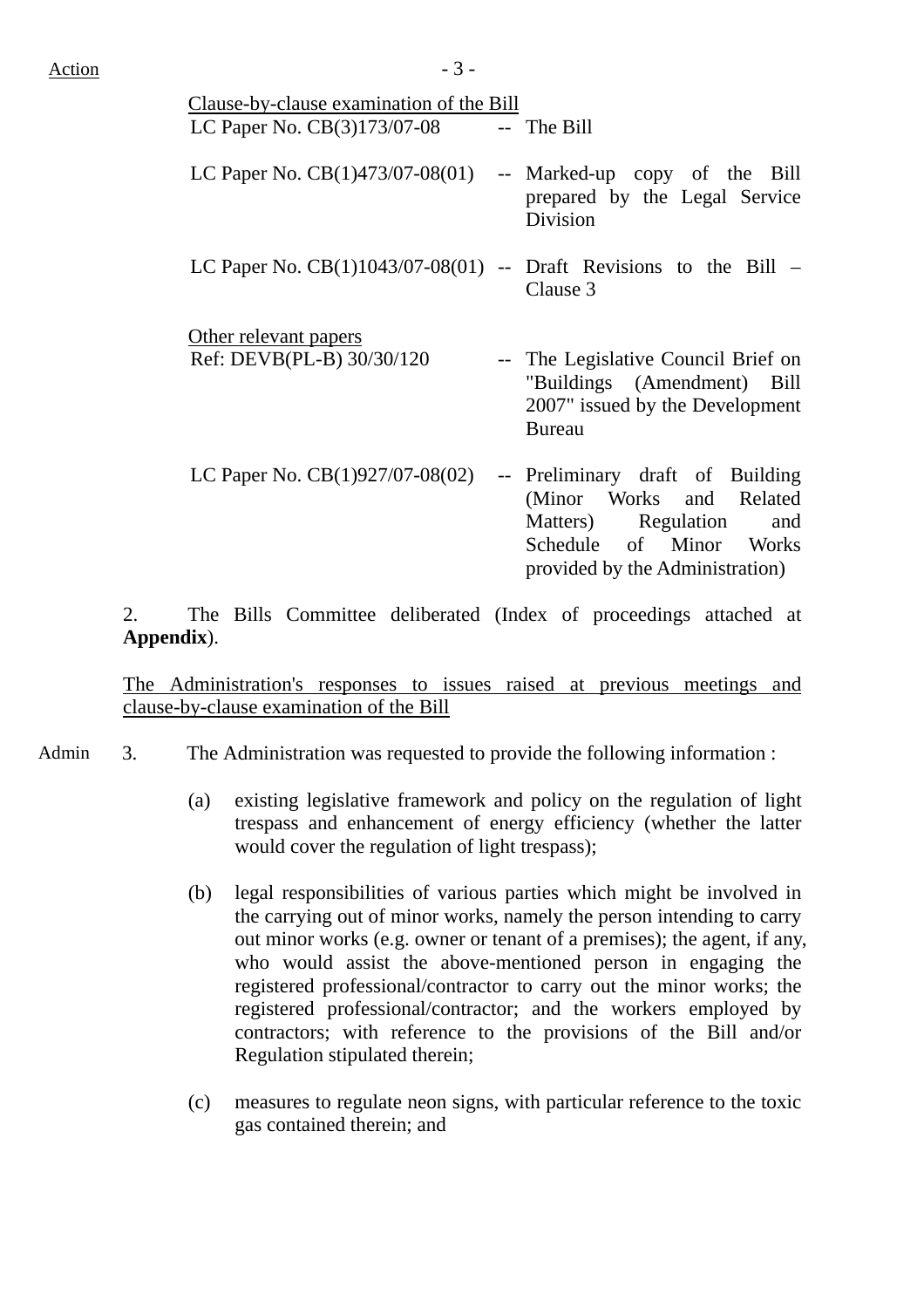#### Action  $-4$  -

- (d) response to members' concern about the unnecessary burden to be imposed on building owners for compliance with the proposed minor works system, i.e. the appointment of qualified persons to carry out the minor works as prescribed under new sections 4A and 9AA of the Bill.
- Admin 4. The Administration also undertook to provide a written reply to Friends of the Earth in response to its submission about light nuisance (LC Paper No. CB(1)878/07-08(01)).

(*Post-meeting note*: The Administration's letter has been circulated to members vide LC Paper No. CB(1)1212/07-08(01) on 8 April 2008.)

## Date of next meeting

5. The Chairman reminded members that the eighth meeting of the Bills Committee would be held on Monday, 7 April 2008 at 10:45 am to continue clause-by-clause examination of the Bill starting from clause 14.

## **III. Any other business**

6. There being no other business, the meeting ended at 4:40 pm.

Council Business Division 1 Legislative Council Secretariat 18 April 2008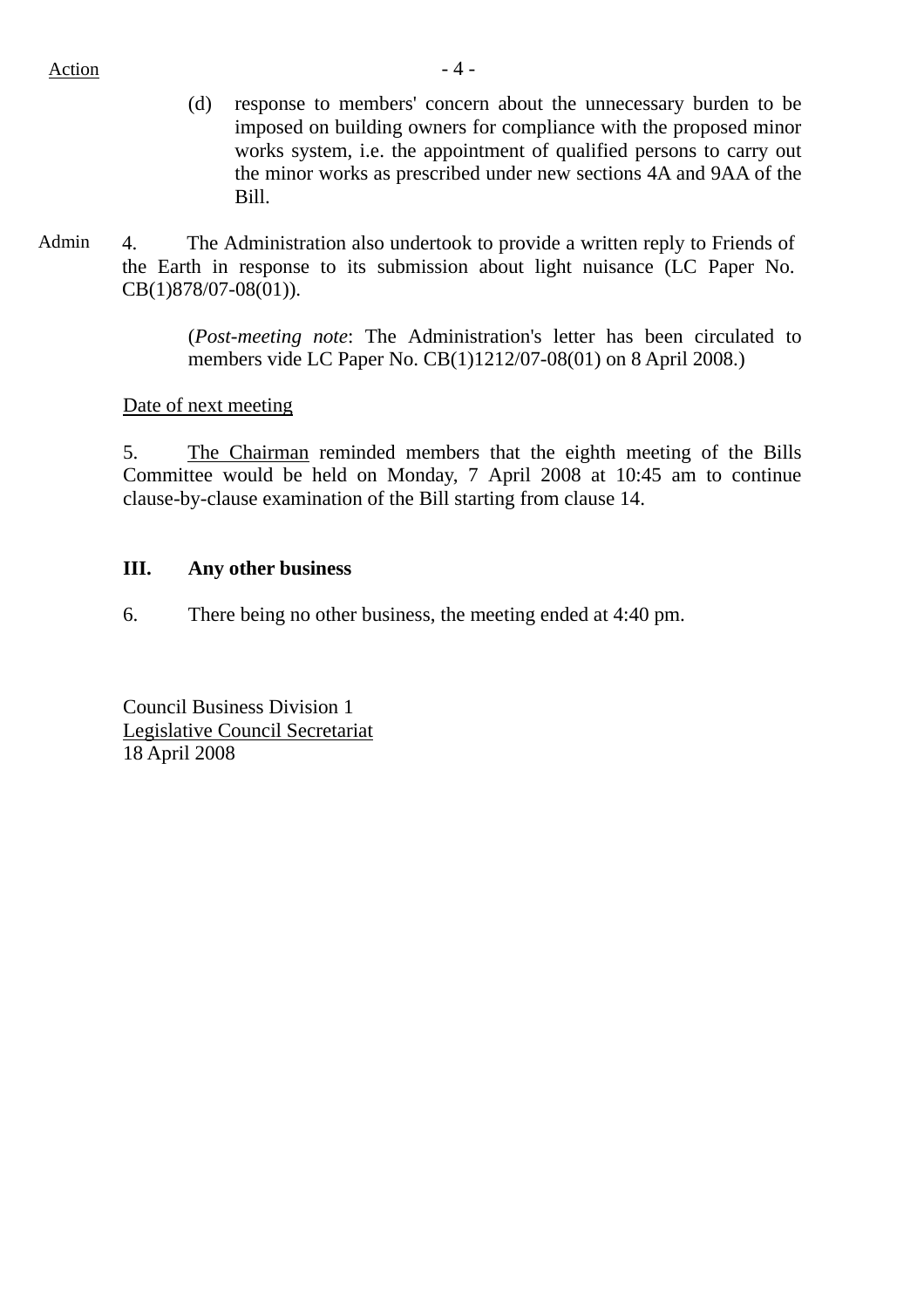### **Proceedings of seventh meeting of Bills Committee on Buildings (Amendment) Bill 2007 on Thursday, 27 March 2008, at 2:30 pm in Conference Room A of the Legislative Council Building**

| <b>Time</b><br>marker | <b>Speaker</b>                                                                                 | Subject(s)                                                                                                                                                                                                                                                                                                                                                                                                                                                                                                                                                                                                                                                                                                                                                                                                                                                                                                                                                                                                                                                                                                                                                                                                                                                                                                                                                                                                                                                                                                                                                                                                                                                                                                                                     | <b>Action</b><br>required                                                                                                               |
|-----------------------|------------------------------------------------------------------------------------------------|------------------------------------------------------------------------------------------------------------------------------------------------------------------------------------------------------------------------------------------------------------------------------------------------------------------------------------------------------------------------------------------------------------------------------------------------------------------------------------------------------------------------------------------------------------------------------------------------------------------------------------------------------------------------------------------------------------------------------------------------------------------------------------------------------------------------------------------------------------------------------------------------------------------------------------------------------------------------------------------------------------------------------------------------------------------------------------------------------------------------------------------------------------------------------------------------------------------------------------------------------------------------------------------------------------------------------------------------------------------------------------------------------------------------------------------------------------------------------------------------------------------------------------------------------------------------------------------------------------------------------------------------------------------------------------------------------------------------------------------------|-----------------------------------------------------------------------------------------------------------------------------------------|
| $000000 -$<br>000119  | Chairman                                                                                       | Confirmation of minutes of the meeting held on<br>26 February 2008 (LC Paper No. CB(1)1112/07-08)                                                                                                                                                                                                                                                                                                                                                                                                                                                                                                                                                                                                                                                                                                                                                                                                                                                                                                                                                                                                                                                                                                                                                                                                                                                                                                                                                                                                                                                                                                                                                                                                                                              |                                                                                                                                         |
| $000120 -$<br>010529  | Chairman<br>Administration<br>Ms Audrey EU<br>Ms Miriam LAU<br>Mr James TO<br>Ir Dr Raymond HO | The Administration's response to issues raised at<br>the meeting on 26 February 2008<br>(LC Paper No. $CB(1)1114/07-08(01)$ )<br>In response to Ms Audrey EU's enquiry, the<br>(a)<br>Administration advised that the Buildings<br>Ordinance (BO) (Cap. 123) aimed to provide<br>for the legislative framework to ensure<br>building safety.<br>It did not cover the<br>regulation of light trespass.<br>In response to Ms Miriam LAU's enquiry, the<br>(b)<br>Administration clarified that photos would be<br>required before commencement and after<br>completion of Classes I, II and III minor<br>It also advised that records of<br>works.<br>completed minor works, i.e. names of the<br>responsible RMWCs and details of the<br>completed minor works, would be made<br>available for public inspection via the<br>Department<br>(BD)'s<br><b>Buildings</b><br><b>Building</b><br>Information Centre similar to the existing<br>arrangement for building plans or via the<br>Internet in future. While property addresses<br>would be used as the search parameter,<br>relevant information such as the completion<br>certificates,<br>plans<br>and<br>photos,<br>where<br>appropriate, would be made available for<br>public inspection.<br>Discussion on the legal implications of the<br>(c)<br>proposed minor works control system on<br>existing unauthorized building works (UBWs)<br>which were<br>minor in<br>nature.<br>The<br>Administration advised that existing UBWs<br>would remain as UBWs in future.<br>There were<br>however three types of household minor works<br>(i.e. supporting frames for air-conditioners,<br>drying racks and small canopies) that could be<br>retained for continued use under the proposed | The<br>Administration to<br>take<br>action<br>as<br>stated<br>in<br>3(a)<br>paragraphs<br>and<br>the<br>$\overline{4}$<br>of<br>minutes |
|                       |                                                                                                | "validation scheme" after inspection and                                                                                                                                                                                                                                                                                                                                                                                                                                                                                                                                                                                                                                                                                                                                                                                                                                                                                                                                                                                                                                                                                                                                                                                                                                                                                                                                                                                                                                                                                                                                                                                                                                                                                                       |                                                                                                                                         |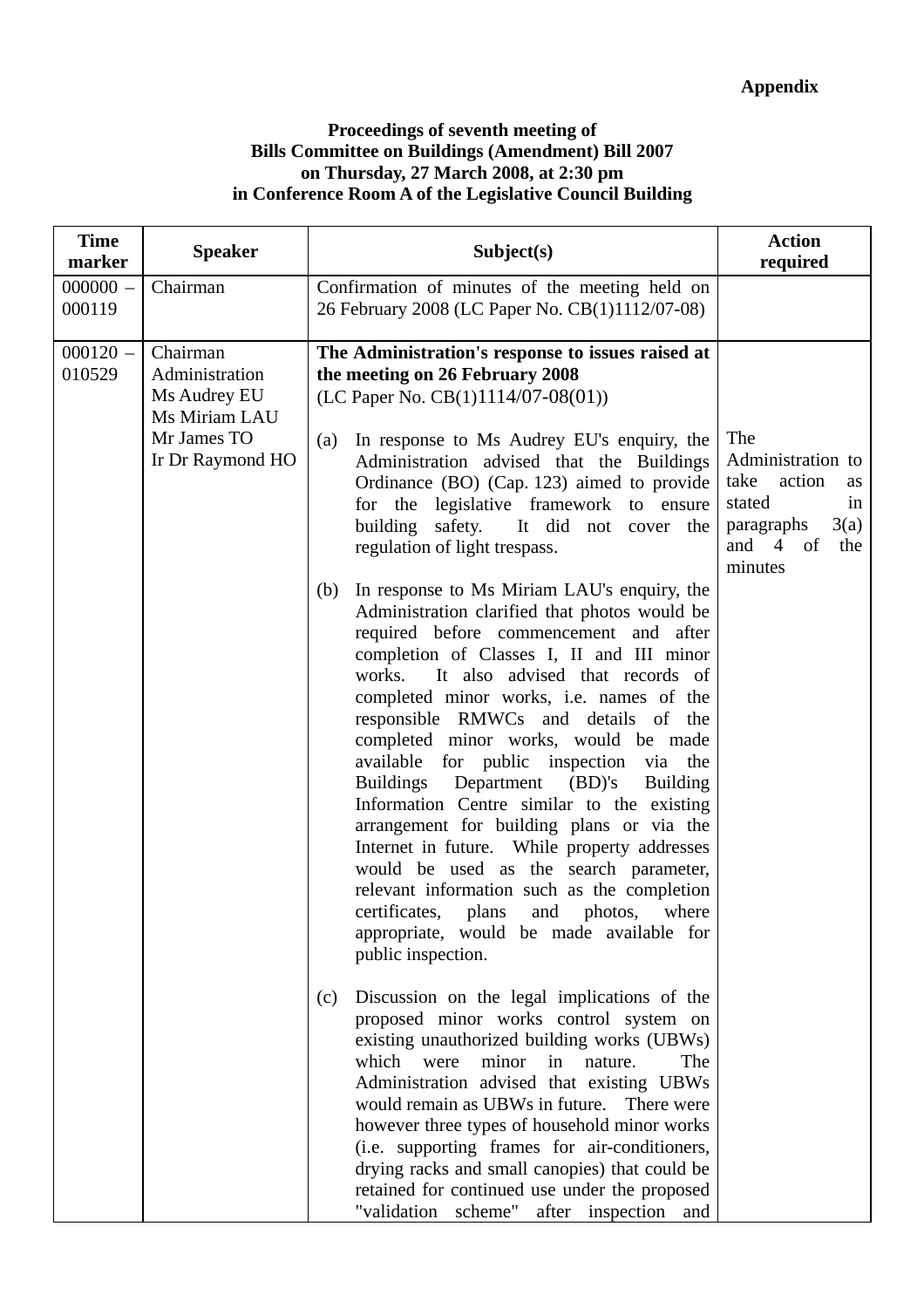| <b>Time</b><br>marker | <b>Speaker</b>                                | Subject(s)                                                                                                                                                                                                                                                                                                                                                                                                                                                                                                                                                                                                                                                                                                                                                                                                                 | <b>Action</b><br>required                                                                              |
|-----------------------|-----------------------------------------------|----------------------------------------------------------------------------------------------------------------------------------------------------------------------------------------------------------------------------------------------------------------------------------------------------------------------------------------------------------------------------------------------------------------------------------------------------------------------------------------------------------------------------------------------------------------------------------------------------------------------------------------------------------------------------------------------------------------------------------------------------------------------------------------------------------------------------|--------------------------------------------------------------------------------------------------------|
|                       |                                               | certification by a building professional or<br>registered contractor to confirm their safety.<br>Discussion on the appointment of authorized<br>(d)<br>persons and contractors to carry out minor<br>The Administration advised that<br>works.<br>relevant provisions were stipulated in new<br>sections 4A and 9AA of the Bill. Further<br>details would be stipulated in the Regulation.<br>As regards the regulation of registered<br>construction<br>workers, it was<br>separately<br>provided for under the Construction Workers<br>Registration Ordinance (Cap. 583).                                                                                                                                                                                                                                                | The<br>Administration to<br>take<br>action<br>as<br>stated<br>in<br>paragraph $3(b)$ of<br>the minutes |
| $010530 -$<br>011356  | Chairman<br>Administration<br>Mr Jasper TSANG | The Administration's response to issues raised at<br>the meeting on 11 March 2008<br>(LC Paper No. CB(1)1114/07-08(02))<br>Discussion on the regulation of neon signs.                                                                                                                                                                                                                                                                                                                                                                                                                                                                                                                                                                                                                                                     | The<br>Administration to<br>action<br>take<br>as<br>stated<br>in<br>paragraph $3(c)$ of<br>the minutes |
| $011357 -$<br>012317  | Chairman<br>Administration<br>Mr James TO     | Clause-by-clause examination of the Bill<br>(LC Paper No. CB(1)473/07-08(01);<br>Draft Revisions to the Bill – Clauses 6, 7, 9, 13, 15,<br>18, 21, 22, 24, 26, 27, 28 and 42 (tabled at the<br>and<br>subsequently issued<br>meeting<br>vide<br>CB(1)1146/07-08(01) on 28 March 2008))<br>Clause $7$ – New sections 4A (appointment of<br>authorized person, registered structural engineer or<br>registered geotechnical engineer: minor works<br>commenced under the simplified requirements) and<br>4B (duties of person appointed or nominated under<br>section $4A$ )<br>Members noted that after discussion with the<br>Administration, the Hong Kong Institute<br>of<br>Surveyors had indicated no further objection for<br>registered geotechnical engineers to be involved in<br>the carrying out of minor works. |                                                                                                        |
| $012318 -$<br>013426  | Chairman<br>Mr James TO<br>Administration     | In response to Mr James TO's enquiry,<br>the<br>Administration advised that :<br>(a) UBWs and minor works completed<br>in<br>accordance with the statutory minor works<br>control system should be considered and<br>treated separately. Even if both were located<br>at the same site, the demolition of UBWs                                                                                                                                                                                                                                                                                                                                                                                                                                                                                                             |                                                                                                        |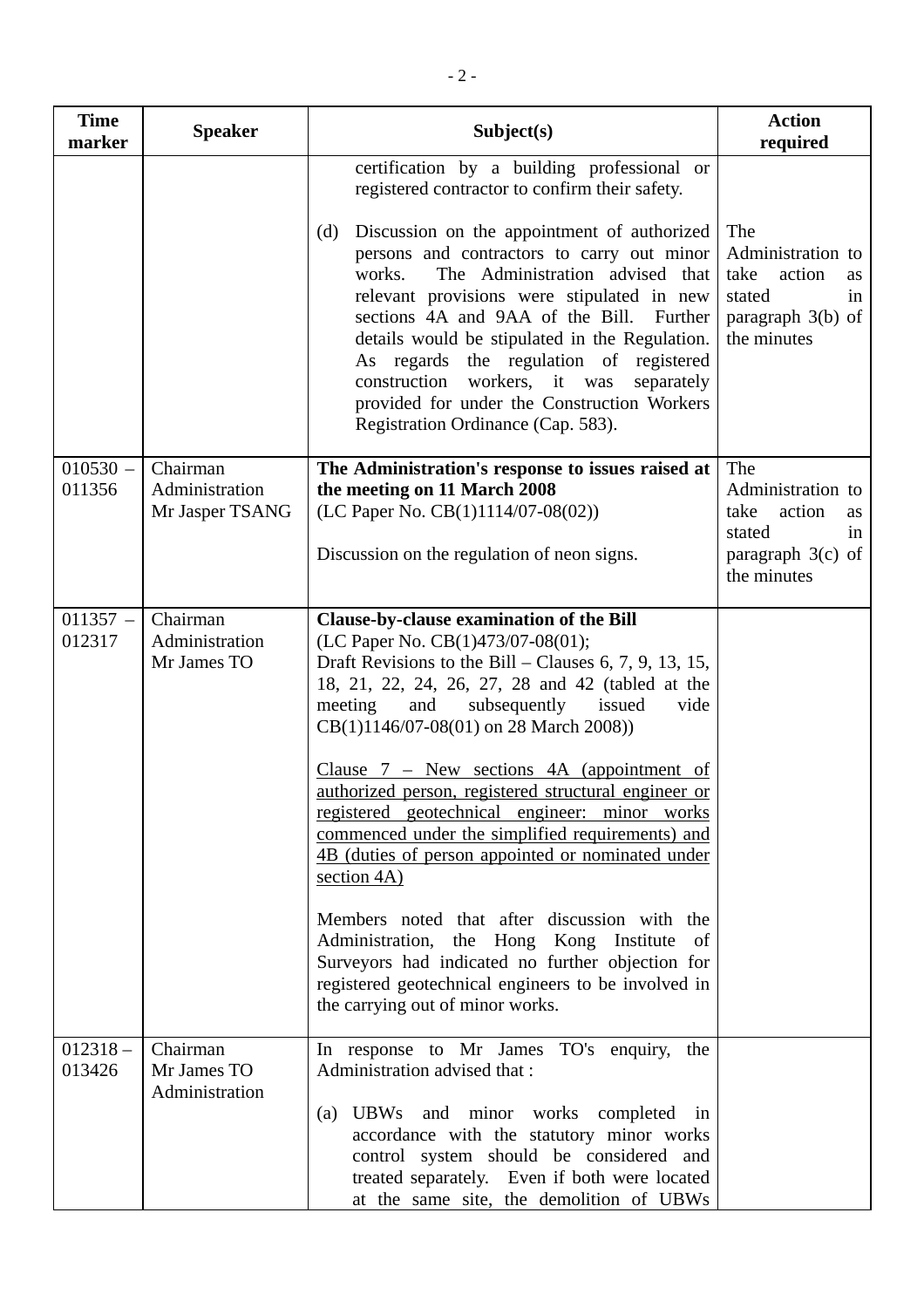| <b>Time</b><br>marker | <b>Speaker</b>             | Subject(s)                                                                                                                                                                                                                                                                                                                         | <b>Action</b><br>required |
|-----------------------|----------------------------|------------------------------------------------------------------------------------------------------------------------------------------------------------------------------------------------------------------------------------------------------------------------------------------------------------------------------------|---------------------------|
|                       |                            | should not affect the legal minor works items;                                                                                                                                                                                                                                                                                     |                           |
|                       |                            | (b) alteration of completed minor works, despite<br>their scale, should be regarded as a new works<br>item which should be undertaken according to<br>the simplified procedures for commencement<br>of minor works;                                                                                                                |                           |
|                       |                            | (c) RMWCs should carry out minor works with<br>reference to the technical guidelines and<br>standard drawings provided by BD<br>for<br>individual works items. The requirement for<br>RMWCs to provide photo(s) together with the<br>completion certificates would help identify the<br>location of the completed minor works; and |                           |
|                       |                            | (d) extensive publicity would be conducted after<br>passage of the Bill to raise public awareness of<br>the proposed minor works control system, in<br>particular on the protection of the owners'<br>rights and interests.                                                                                                        |                           |
| $013427 -$<br>013516  | Chairman<br>Administration | Clause $8 -$ Appointment and powers of disciplinary<br>board<br>Members raised no query.                                                                                                                                                                                                                                           |                           |
| $013517 -$<br>014132  | Chairman<br>Administration | Clause $9$ – Disciplinary proceedings for authorized<br>person, registered structural engineer or registered<br>geotechnical engineer<br>Members raised no query.                                                                                                                                                                  |                           |
| $014133 -$<br>014452  | Chairman<br>Administration | Clause $10$ – Registers of contractors, etc.<br>Members raised no query.                                                                                                                                                                                                                                                           |                           |
| $014453 -$<br>014634  | Chairman<br>Administration | Clause $11$ – Renewal of registration as a contractor<br>Members raised no query.                                                                                                                                                                                                                                                  |                           |
| $014635 -$<br>014919  | Chairman<br>Administration | Clause $12$ – Appointment and duties of registered<br>contractors<br>Members raised no query.                                                                                                                                                                                                                                      |                           |